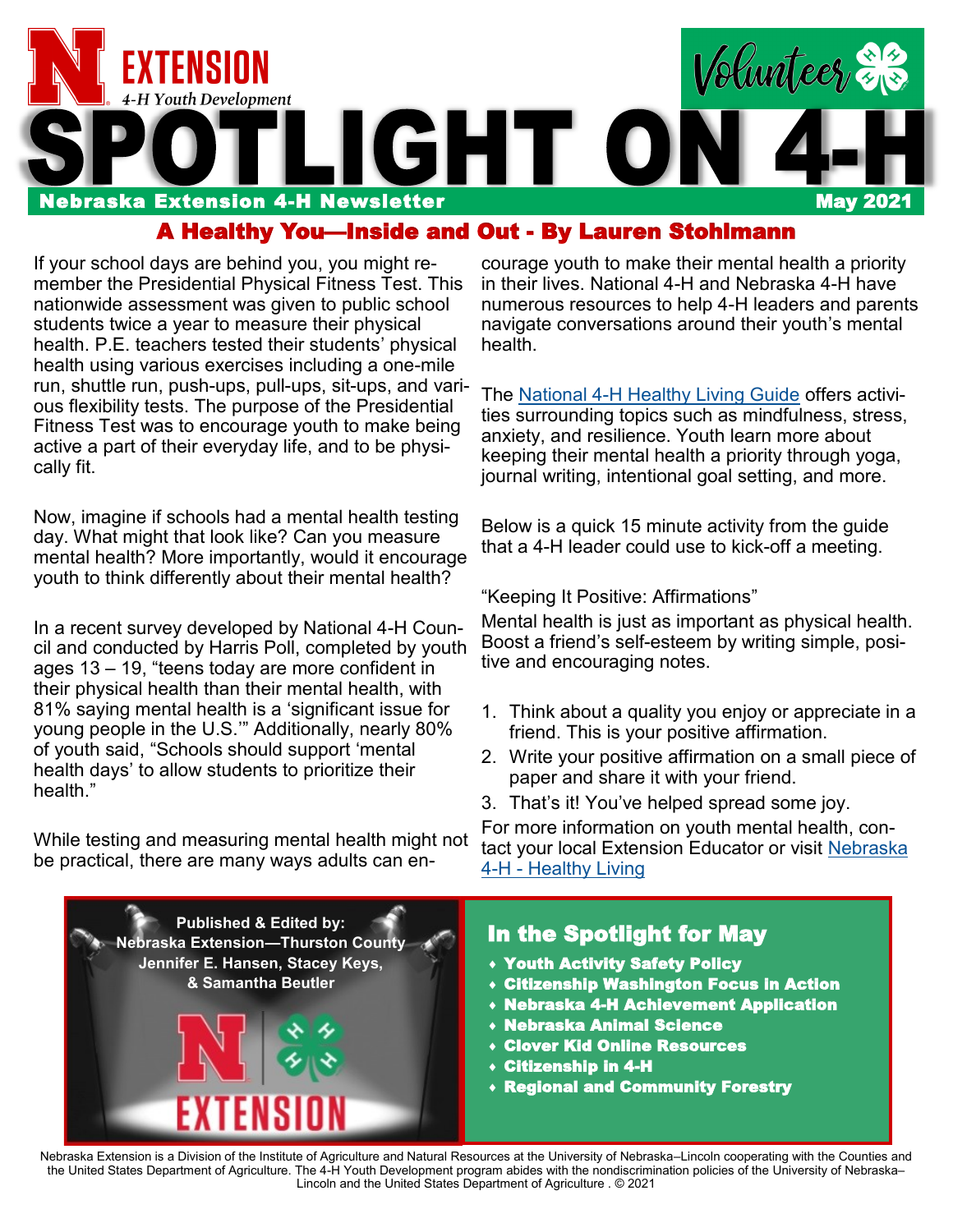# Youth Activity Safety Policy

### **By Tanya Crawford**

Nebraska 4-H offers a wide variety of involvement opportunities for adult volunteers. Some of these include helping with a one-time event or program, helping with a summer-long program, sharing a skill with a 4-H member, helping with an afterschool program, assisting with or leading a 4-H club, teaching a workshop, helping at the local county fair, coordinating a community service project, mentoring a new 4-H family, or serving on 4-H council. All individuals volunteering with Nebraska 4-H must compete the Youth Protection 4 -H Volunteer Screening process.

Volunteer screening is done to assure a safe, positive, and nurturing environment for all youth involved with the 4-H Program and provide protection for the child, the volunteer, the educator, the 4-H Council, the Extension Board and Nebraska Extension

There are two types of screening options available for volunteers based on their level of participation, Direct and Indirect. It is also important to note, volunteer screening must be completed and approved prior to service.

A **Direct** Volunteer would be staff, club leaders, student workers, summer interns, teens and teachers, chaperones and any other adults and teen acting as direct supervisors or mentors to youth in a paid, unpaid or volunteer status as part of a Youth Activity.

An **Indirect** Volunteer would be any person who provides support services for Youth Activities such as teaching assistants, superintendents, judges, food service, set-up crews, maintenance and any other adult and teen providing indirect service as part of a Youth Activity.

| Who                                 | <b>How</b>                                                       | <b>Required</b>                                       | <b>Required</b>          | <b>Required</b>                             | <b>Required</b>        |
|-------------------------------------|------------------------------------------------------------------|-------------------------------------------------------|--------------------------|---------------------------------------------|------------------------|
| <b>Direct</b><br><b>Volunteer</b>   | Enroll through 4-H<br>online                                     | Criminal<br>background<br>check<br>every 5)<br>years) | Sex Offender<br>Registry | <b>Activity Worker</b><br>Guidelines        | 4-H Code of<br>Conduct |
| <b>Indirect</b><br><b>Volunteer</b> | <b>Contact Local</b><br><b>Extension office</b><br>for paperwork |                                                       | Sex Offender<br>Registry | <b>Activity Worker</b><br><b>Guidelines</b> | 4-H Code of<br>Conduct |

There is a cost of \$5 for the Direct Volunteers to be screened and this can be paid on-line with a Credit or Debit Card.

For more information on the 4-H Youth Policy contact your local Extension office or go to: [https://4h.unl.edu/resources/volunteers](https://4h.unl.edu/resources/volunteers-screening)-screening



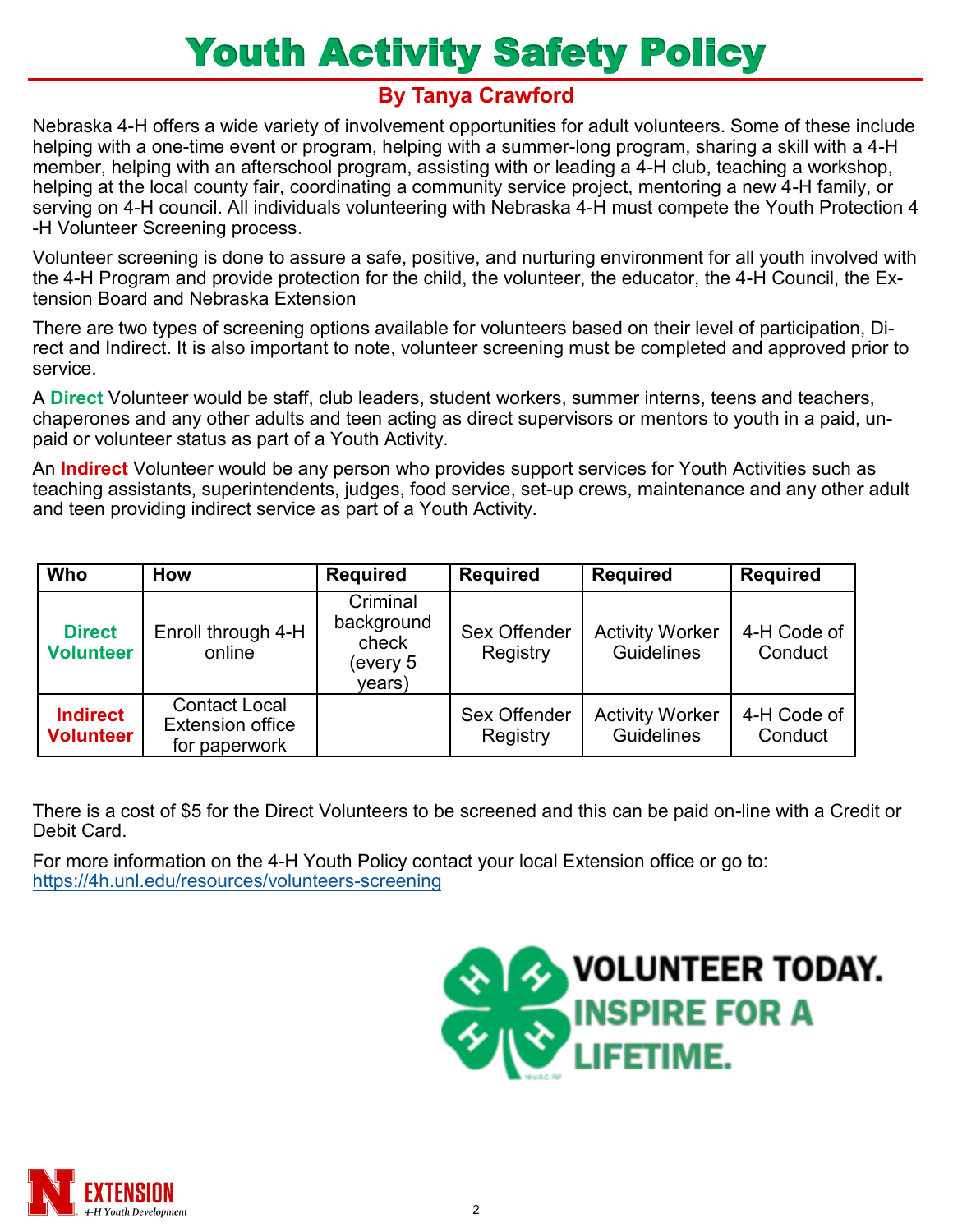# Citizenship Washington Focus in Action

### **By Angela Abts**

Civic engagement involves youth learning about positive character traits, knowledge of the government, issues, public policy, and community service learning. One trip experience called CWF (Citizenship Washington Focus) is a capstone trip that youth attend during their high school career in Washington D.C. 4- Hers learn about citizenship and how they are a contributing member of society; travel to Washington, D.C. to see the U.S. government in action, and learn about the past through historical sites.

As most CWF groups prepare for the trip experience, there are several lessons from the "We the People" 4 -H curriculum. One of the lessons is focused on mapping your community to look at the physical, cultural and economic aspects to help them identify community issues. This could include buildings (school, police, fire stations, banks, stores, churches, etc), parks or the people using the places as they identify their community's strengths and challenges as they start to develop a community action plan for their service learning project (organized at the National 4-H Center).

After the completion of the CWF trip experience, the teens will return and implement their service learning project. There are three components to a service learning project: youth involvement; meaningful service; and reflection. Youth will be able to learn valuable skills as they plan, organize, and implement the project. They may see a need in a community that adults have not addressed before, and adults play a critical role in helping youth prioritize the community needs. A key component of service learning is reflection which occurs before, during, and following the project. They are able to reflect on the experience to discuss the "What", "So What", and "Now What". Youth are able to make the connections of the service project and how it will influence lifelong learning.

Here are the five steps to implement a service learning project:

- 1. Assess and identify the need
- 2. Plan and prepare
- 3. Experience meaningful service
- 4. Analysis and evaluation
- 5. Celebration

Learning about service learning, citizenship and leadership happens all the time within 4-H activities especially before, during, and after the CWF trip experience. For more information about the CWF experience, please visit the following website: https://4-[h.org/parents/citizenship](https://4-h.org/parents/citizenship-washington-focus/)-washington-focus/



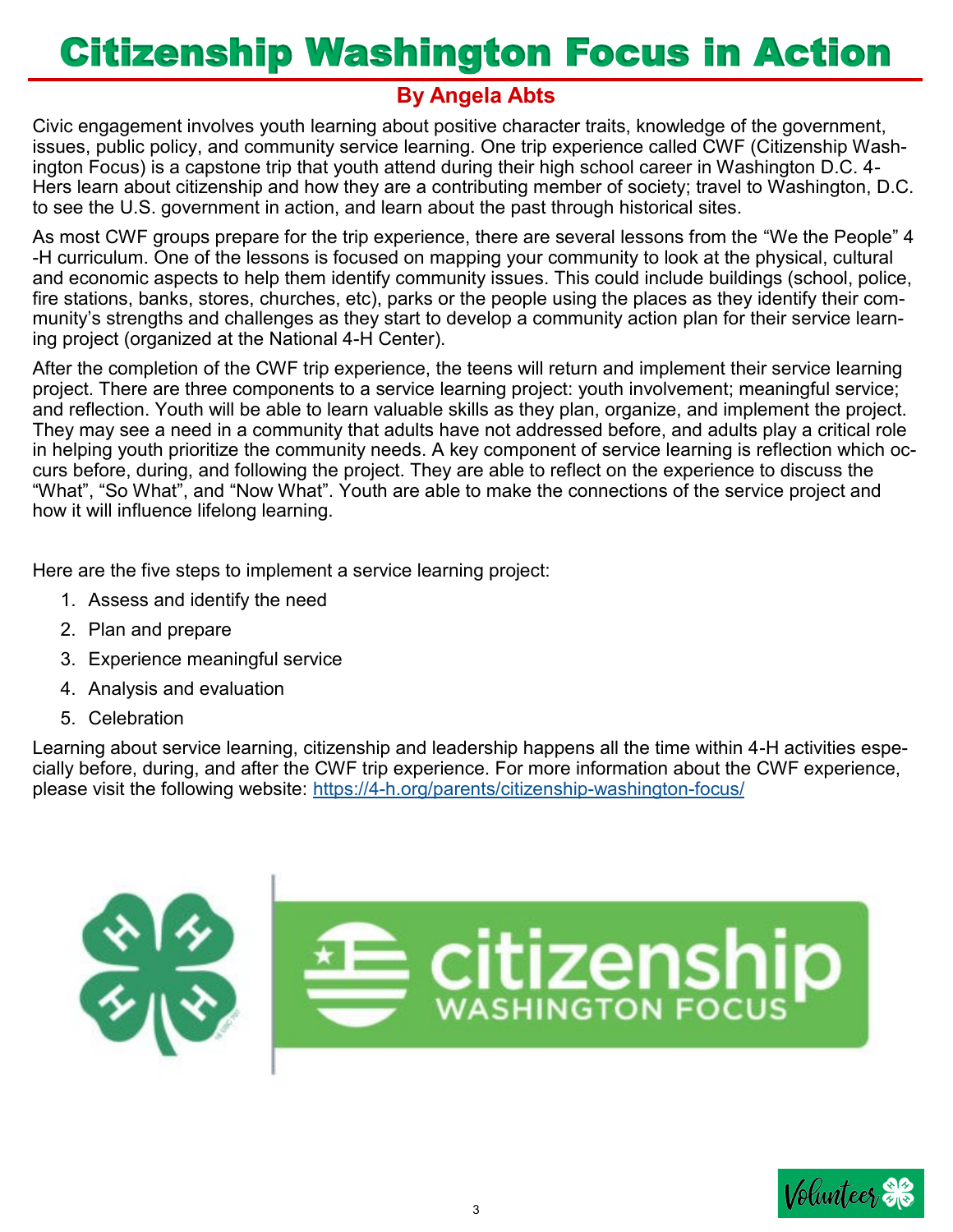# Nebraska 4-H Achievement Application

### **By Kathy Burr**

How can 4-Hers capture & reflect on all their new learned skills & experiences.... and win prizes and maybe even college scholarships & trips??? By filling out the annual Nebraska 4-H Achievement Application!

This application is a standard online form used for selecting 4-H county and state award winners, including delegates to National 4-H Congress and National 4-H Conference, as well as Nebraska 4-H Foundation scholarship award recipients. Some counties are using the system for other county 4-H project medals & awards. (It replaces the 4-H Career Portfolio).



Gathering facts & details of a youth's 4-H career (progression of per-

sonal growth & life skills learned along with leadership/community service/volunteer activities) can **reap in rewards**! The application helps tie 4-H accomplishments to other activities such as school, community, & church. This helps them create a "career spark" & develop their future plans.

The online application can be found at: [https://4h.unl.edu/achievement](https://4h.unl.edu/achievement-application)-application It is easy to fill out using Word, Google Doc or as a pdf form. It is congruent with the expectations of college admissions, scholarship applications, and future employers (concise, accurate information that is reflective of your qualifications and achievements).

There are 2 versions- Junior (ages 8-14) and Senior (ages 15-18), shifting to a consistent age requirement for National 4-H Congress and Conference trips to eliminate confusion and inconsistencies.

#### A few **HINTS FOR COMPLETING THE APPLICATION:**

- Applications must be completed and submitted electronically by the county and/or state deadline.
- Limit responses in the "My Experiences" section to a maximum of 3 pages for ages 8-14 and four pages for ages 15-18, single-spaced, 12-point font. A fifth page is allowed for state applicants.
- In the selection process, significant accomplishments in your **4-H experience, leadership, community involvement, and career spark** are given more consideration than the number of 4-H projects completed.
- Creativity is encouraged, use bullet lists, photos, infographics, etc. to help tell your 4-H story.
- Record ALL year long activities/events/contests on a calendar or special "4-H Activity" notebook so when it's time to type the 4-H Achievement Award Application, your information is readily available.
- Take lots of action pictures while starting, doing and finishing the 4-H projects/exhibits and while doing contests, events and community service.
- Only one application is required and permitted even if youth are applying for multiple awards and recognition at the state level.
- The application should be the 4-Her's accomplishments/words in the application but can be typed by adult until 4-Her is old enough to complete by self.
- Sit down and get an application "rough draft" done before school starts in the fall.
- **Celebrate!!!** Have a party or treat after application is finished each year!
- **Resources & Examples**

#### [https://4h.unl.edu/achievement](https://4h.unl.edu/achievement-application)-application

 *Senior example* - [https://4h.unl.edu/documents/NE4H](https://4h.unl.edu/documents/NE4H-Sr-Achievement-Application_Example-2.pdf)-Sr-Achievement-Application\_Example-2.pdf *Junior example* - [https://4h.unl.edu/documents/NE4H](https://4h.unl.edu/documents/NE4H-Jr-Achievement-Application_Example.pdf)-Jr-Achievement-Application\_Example.pdf

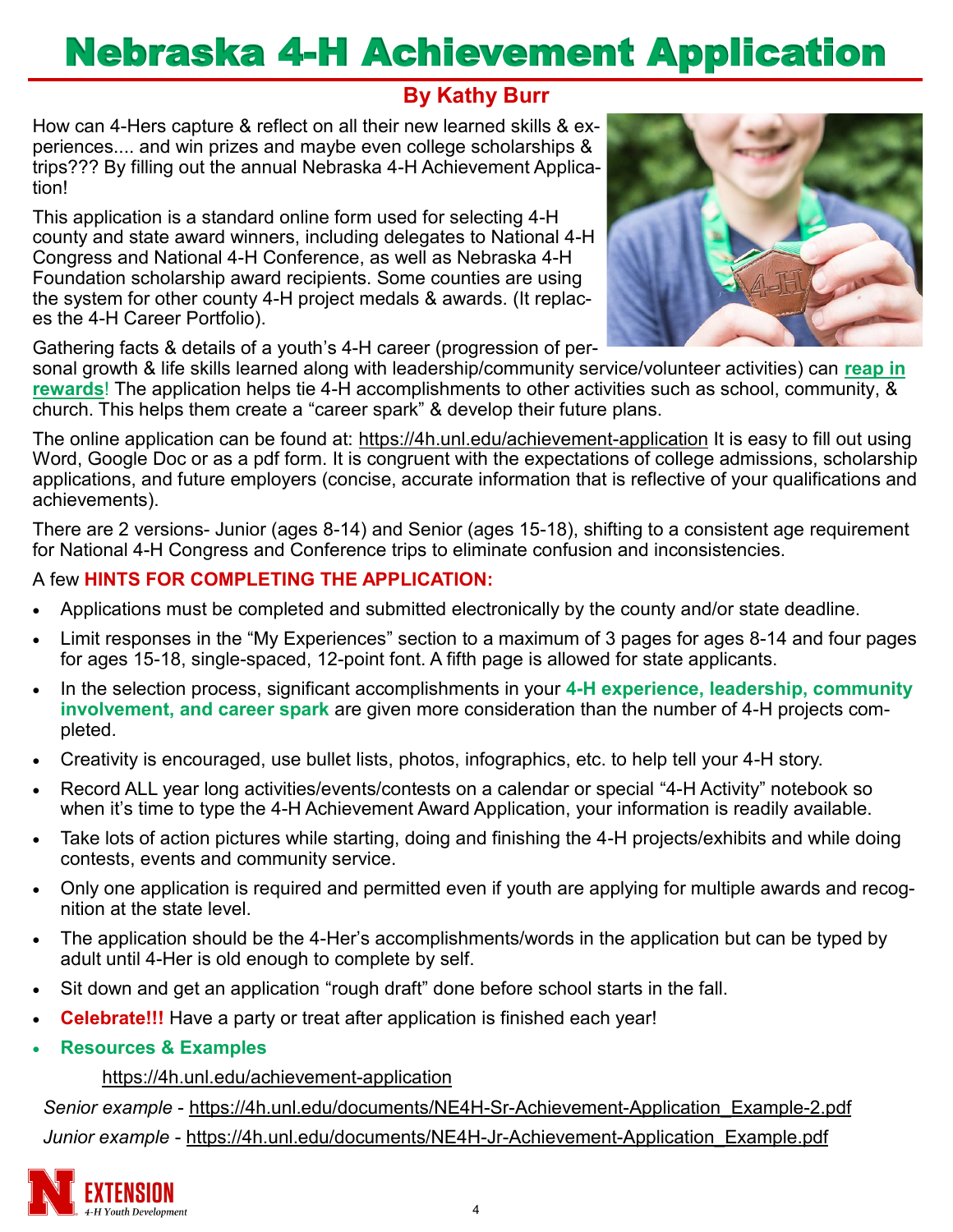# Nebraska Animal Science

### **By Rhonda Herrick**

What 4-H project area is the most popular among 4-H'ers? If you guessed animal science, you guessed what is popular with Nebraska youth as well. Animal Science includes horses, sheep, beef and dairy cattle, swine, goats, poultry, rabbit, veterinary science, and cats and dogs.

4-H youth gain many benefits from participating in animal projects. Youth gain skills such as accepting responsibility, making decisions, organizing their work, ability to relate to others, maintaining records, and setting and achieving goals. These skills not only benefit youth in the present, but also in future careers.

How do we help our young people to engage and take part in all that animal science projects have to offer? The first step is to help them to build basic knowledge in their area of interest. We can do that in various ways. Club meetings are a great place to start.

Ideas for Club Meetings might be:

- Invite a speaker to come to your club meeting and talk about their career in animal science.
- Split 4-H members into groups related to their area of interest. Have each of them share about their project.
- Introduce your members to the Livestock Quiz Bowl and have a fun friendly quiz bowl contest amongst members.
- Set up a livestock skillathon using very basic equipment for members to take part in.
- Talk about rations and have members create their own ration using snack items.
- Have members form teams and give a demonstration about a basic topic related to animal science.
- Begin with the basics and have youth identify animal parts for different species.
- Borrow from your local Extension Office the animal learning kits and use one of the activities from the kit.

Nebraska 4-H also has a great resource to learn basic terminology written by Karna Dam, Nebraska Extension Educator. A series of crossword puzzles related to topics such as Beef and Dairy Cattle, Feeds and Nutrition, Health and Well Being, Horse, Meat and Dairy Goat, Poultry, Rabbit, Sheep and Swine can be used at a club meeting or as a take home resource for youth.

Check them out here at: [Livestock Lingo | Nebraska Extension \(unl.edu\)](https://extension.unl.edu/statewide/dodge/livestock-lingo/)

Giving youth opportunities to learn and grow will help set them up for success with their animal science projects. The knowledge they gain and the skills they learn will last them a lifetime.



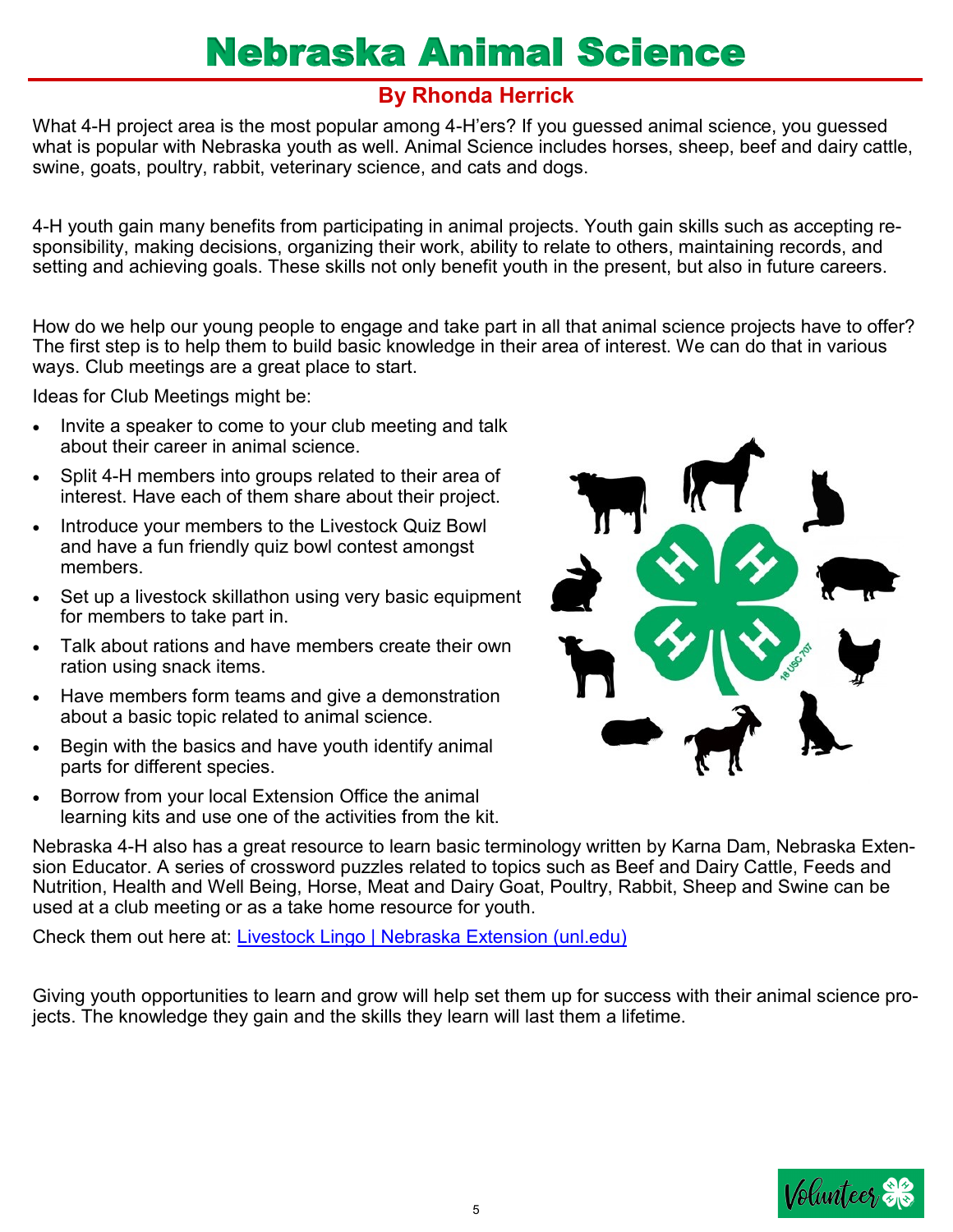# Clover Kid Online Resources

### **By Leanne Manning**

Are you looking for a special lesson or project for your 4-H Clover Kids? 4-H Clover Kids is the officially recognized program in Nebraska for children under the age of 8. The program is designed to provide 5 to 7 year-olds a variety of educational and recreational experiences in a non-competitive environment. Clover Kids provide an excellent opportunity for youth to achieve his/her highest potential because early life experiences affect future development.

The primary goal is to promote the child's stages of development - intellectually, physically, socially, and emotionally.

- Develop Self-Esteem
- Decision-Making Skills (making positive choices)
- Comprehensive Skills (learning how to learn; positive attitudes toward learning)
- Mastering Physical Skills (enjoying constructive and creative play)
- Social-Interaction Skills (getting along with others)
- Diversity Skills (acceptance of others; exploring family and community relationships)

Children possessing these life skills are less likely to have problems with drug use, school failure, delinquency, and depression as they move into their teenage years and then into adulthood.

Nebraska Extension is working to update several Clover Kids resources that could meet that need. Beginning in mid-spring 2021, newly revised lessons will start to appear on the website located at [https://](https://child.unl.edu/4-h-clover-kids-program) [child.unl.edu/4](https://child.unl.edu/4-h-clover-kids-program)-h-clover-kids-program. Topics currently under revision include: chickens, rabbits, bottle lambs, a space for me, aerospace, bicycle, counting coins, exploring nature, flowers, birding, an insect's life, food science and recipes, hand washing, removing stains from clothing, theater arts, the magic of color, and many more. These lessons will be designed so they are easy to take and use at a moment's notice when you wish to enrich the educational experiences of the Clover Kids in your 4-H program. There will also be lessons which can be extended and used in day camp formats.

#### **Check it out today!**



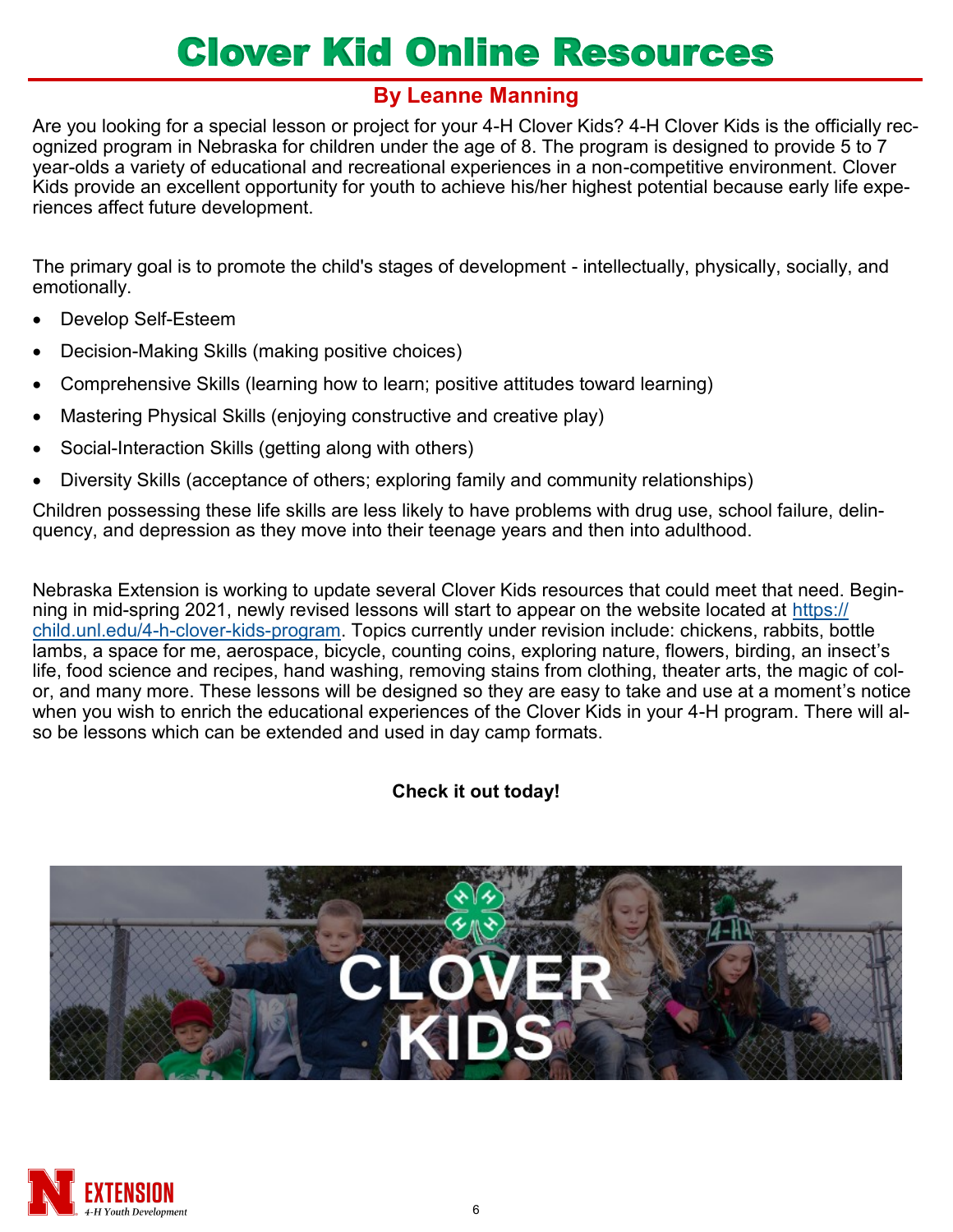# Citizenship in 4-H

## **By Colleen Pallas**

How can your 4-Her make a difference and discover the needs of your local community and beyond? Good citizens make whatever they do better by working together to make positive differences to the society in which they live. Participating in the Citizenship Project is the opportunity, right and responsibility to contribute to shaping the world around you and provide service to others by:

- Exploring your relationships with others: family, peers, state, nation and world.
- Getting involved! Be an active, responsible citizen.
- Taking action to help others.
- Showing social responsibility and respect, and respond to the needs, rights and responsibilities of others.

Here are some fun Citizenship activities you can do in your club or as a family by the Project that your youth is enrolled in.

#### **STARTING OUT – Beginner Level**

- Get to know the other people in your club and what they like to do for fun.
- Interview a neighbor and identify the similarities and differences between you.
- Create and carry out a plan to help someone outside your family.
- Discover the history of your school or community. Tour your city courthouse or the state capitol.
- Help pick up trash at a park.

#### **LEARNING MORE – Intermediate Level**

• Find out the names of your local or state representatives and the committees on which they serve.



- Collect samples of club bylaws and constitutions; compare and contrast them.
- Observe a community board meeting.
- Create and carry out a plan to help someone in your community.

#### **EXPANDING HORIZONS – Advanced Level**

- Volunteer to be a tutor or mentor in your school.
- Investigate the departments in your county government and find out what they do.
- Interview someone from your local Chamber of Commerce or economic development agency to learn about the goals for your community.
- Identify a cause important to you and determine how to make a difference.
- Map out area resources available to youth and families.

#### **Here are other opportunities to explore citizenship:**

- Say the Pledge of Allegiance and 4-H Pledge at 4-H Club Meetings.
- Ask your local nursing home residents how they would like to celebrate the next holiday and involve others to carry out the plan.
- Develop a family tree identifying places relatives lived and traditions.
- Observe a community board meeting.
- Youth take leadership roles in their 4-H club and apply that experience to other areas.
- Create a team to raise funds and participate in a benefit for a cause you support.
- Sign up to attend Citizenship Washington Focus.



# **4-H CITIZENSHIP**